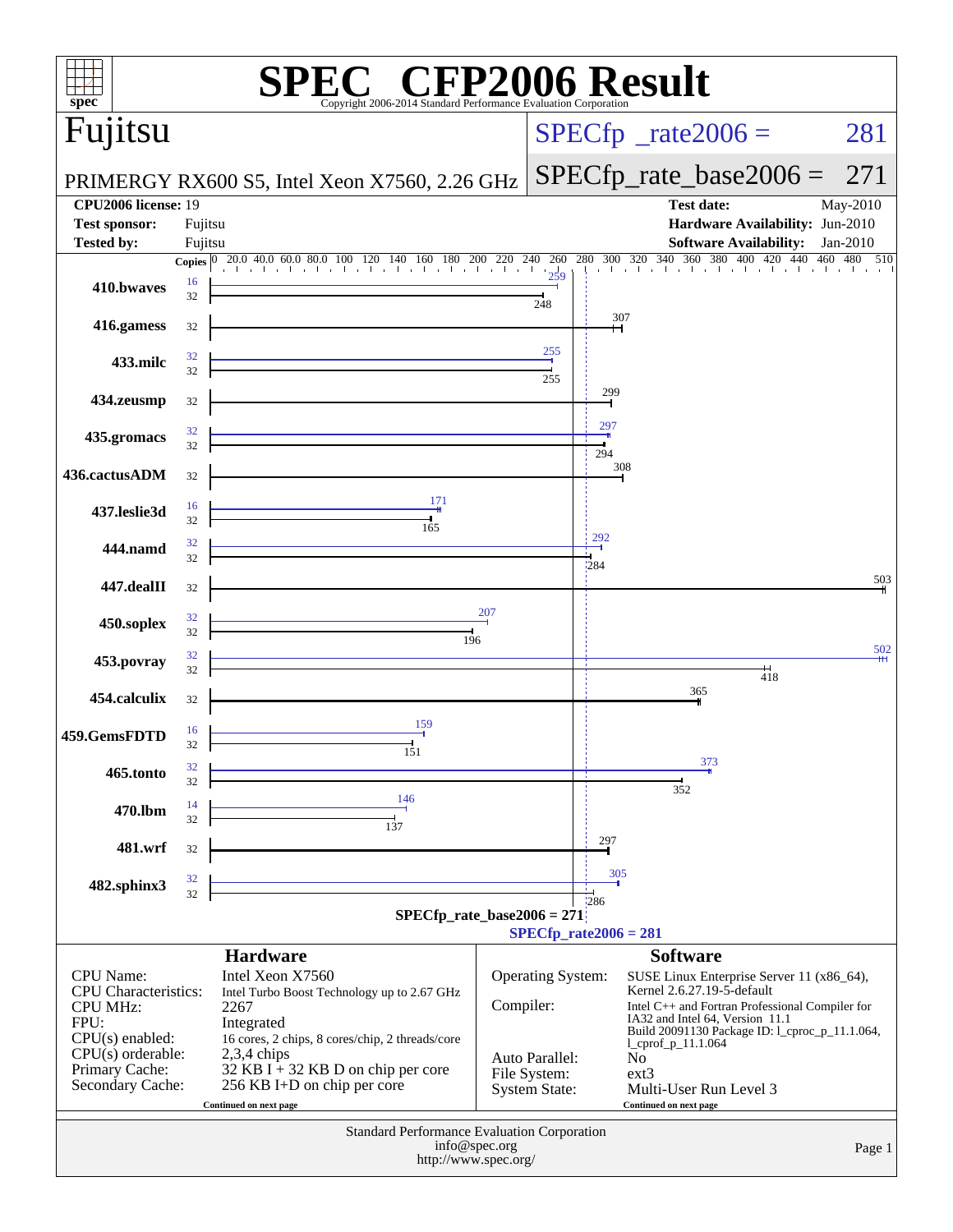

**[Submit Notes](http://www.spec.org/auto/cpu2006/Docs/result-fields.html#SubmitNotes)**

[470.lbm](http://www.spec.org/auto/cpu2006/Docs/470.lbm.html) 32 **[3199](http://www.spec.org/auto/cpu2006/Docs/result-fields.html#Median) [137](http://www.spec.org/auto/cpu2006/Docs/result-fields.html#Median)** 3200 137 3199 137 14 1315 146 **[1316](http://www.spec.org/auto/cpu2006/Docs/result-fields.html#Median) [146](http://www.spec.org/auto/cpu2006/Docs/result-fields.html#Median)** 1316 146 [481.wrf](http://www.spec.org/auto/cpu2006/Docs/481.wrf.html) 32 1201 298 1204 297 **[1203](http://www.spec.org/auto/cpu2006/Docs/result-fields.html#Median) [297](http://www.spec.org/auto/cpu2006/Docs/result-fields.html#Median)** 32 1201 298 1204 297 **[1203](http://www.spec.org/auto/cpu2006/Docs/result-fields.html#Median) [297](http://www.spec.org/auto/cpu2006/Docs/result-fields.html#Median)** [482.sphinx3](http://www.spec.org/auto/cpu2006/Docs/482.sphinx3.html) 32 2179 286 2180 286 **[2179](http://www.spec.org/auto/cpu2006/Docs/result-fields.html#Median) [286](http://www.spec.org/auto/cpu2006/Docs/result-fields.html#Median)** 32 **[2047](http://www.spec.org/auto/cpu2006/Docs/result-fields.html#Median) [305](http://www.spec.org/auto/cpu2006/Docs/result-fields.html#Median)** 2045 305 2049 304 Results appear in the [order in which they were run.](http://www.spec.org/auto/cpu2006/Docs/result-fields.html#RunOrder) Bold underlined text [indicates a median measurement.](http://www.spec.org/auto/cpu2006/Docs/result-fields.html#Median)

The config file option 'submit' was used. numactl was used to bind copies to the cores

### **[Operating System Notes](http://www.spec.org/auto/cpu2006/Docs/result-fields.html#OperatingSystemNotes)**

'ulimit -s unlimited' was used to set the stacksize to unlimited prior to run

### **[Platform Notes](http://www.spec.org/auto/cpu2006/Docs/result-fields.html#PlatformNotes)**

The system automatically configures the memory to run at 1066 MHz.

Standard Performance Evaluation Corporation [info@spec.org](mailto:info@spec.org) <http://www.spec.org/>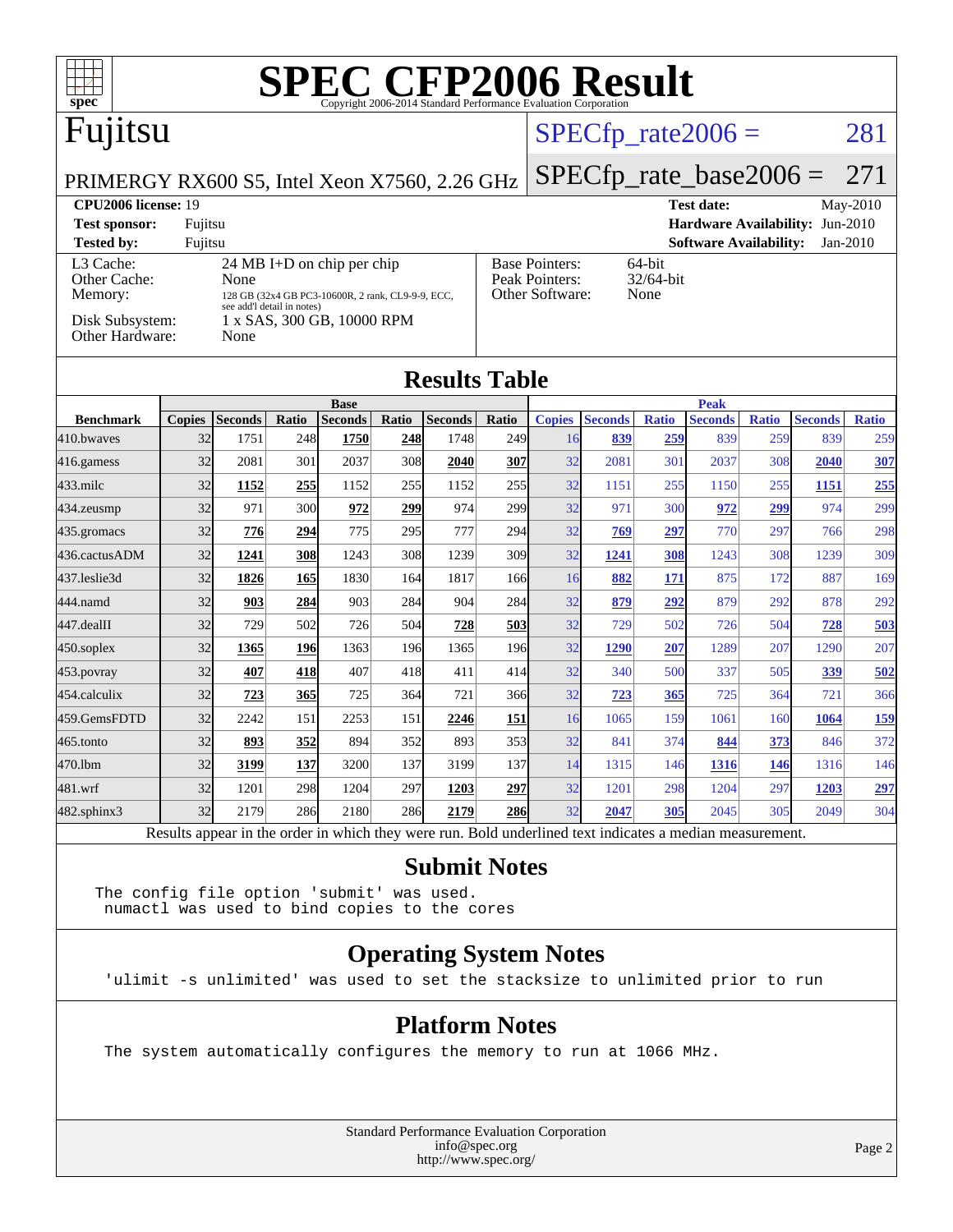## **[SPEC CFP2006 Result](http://www.spec.org/auto/cpu2006/Docs/result-fields.html#SPECCFP2006Result)**

### Fujitsu

 $SPECTp_rate2006 = 281$ 

PRIMERGY RX600 S5, Intel Xeon X7560, 2.26 GHz [SPECfp\\_rate\\_base2006 =](http://www.spec.org/auto/cpu2006/Docs/result-fields.html#SPECfpratebase2006) 271

**[Tested by:](http://www.spec.org/auto/cpu2006/Docs/result-fields.html#Testedby)** Fujitsu **[Software Availability:](http://www.spec.org/auto/cpu2006/Docs/result-fields.html#SoftwareAvailability)** Jan-2010

**[CPU2006 license:](http://www.spec.org/auto/cpu2006/Docs/result-fields.html#CPU2006license)** 19 **[Test date:](http://www.spec.org/auto/cpu2006/Docs/result-fields.html#Testdate)** May-2010 **[Test sponsor:](http://www.spec.org/auto/cpu2006/Docs/result-fields.html#Testsponsor)** Fujitsu **[Hardware Availability:](http://www.spec.org/auto/cpu2006/Docs/result-fields.html#HardwareAvailability)** Jun-2010

### **[General Notes](http://www.spec.org/auto/cpu2006/Docs/result-fields.html#GeneralNotes)**

 For information about Fujitsu please visit: <http://www.fujitsu.com> Binaries were compiled on SLES 10 with Binutils 2.18.50.0.7.20080502

### **[Base Compiler Invocation](http://www.spec.org/auto/cpu2006/Docs/result-fields.html#BaseCompilerInvocation)**

[C benchmarks](http://www.spec.org/auto/cpu2006/Docs/result-fields.html#Cbenchmarks):

 $\text{icc}$   $-\text{m64}$ [C++ benchmarks:](http://www.spec.org/auto/cpu2006/Docs/result-fields.html#CXXbenchmarks)

[icpc -m64](http://www.spec.org/cpu2006/results/res2010q3/cpu2006-20100702-12040.flags.html#user_CXXbase_intel_icpc_64bit_bedb90c1146cab66620883ef4f41a67e)

[Fortran benchmarks](http://www.spec.org/auto/cpu2006/Docs/result-fields.html#Fortranbenchmarks): [ifort -m64](http://www.spec.org/cpu2006/results/res2010q3/cpu2006-20100702-12040.flags.html#user_FCbase_intel_ifort_64bit_ee9d0fb25645d0210d97eb0527dcc06e)

[Benchmarks using both Fortran and C](http://www.spec.org/auto/cpu2006/Docs/result-fields.html#BenchmarksusingbothFortranandC): [icc -m64](http://www.spec.org/cpu2006/results/res2010q3/cpu2006-20100702-12040.flags.html#user_CC_FCbase_intel_icc_64bit_0b7121f5ab7cfabee23d88897260401c) [ifort -m64](http://www.spec.org/cpu2006/results/res2010q3/cpu2006-20100702-12040.flags.html#user_CC_FCbase_intel_ifort_64bit_ee9d0fb25645d0210d97eb0527dcc06e)

### **[Base Portability Flags](http://www.spec.org/auto/cpu2006/Docs/result-fields.html#BasePortabilityFlags)**

| 410.bwaves: -DSPEC CPU LP64                |                                                                |
|--------------------------------------------|----------------------------------------------------------------|
| 416.gamess: -DSPEC_CPU_LP64                |                                                                |
| 433.milc: -DSPEC CPU LP64                  |                                                                |
| 434.zeusmp: -DSPEC_CPU_LP64                |                                                                |
| 435.gromacs: -DSPEC_CPU_LP64 -nofor_main   |                                                                |
| 436.cactusADM: -DSPEC_CPU_LP64 -nofor main |                                                                |
| 437.leslie3d: -DSPEC CPU LP64              |                                                                |
| 444.namd: -DSPEC CPU LP64                  |                                                                |
| 447.dealII: -DSPEC_CPU LP64                |                                                                |
| 450.soplex: -DSPEC CPU LP64                |                                                                |
| 453.povray: -DSPEC_CPU_LP64                |                                                                |
| 454.calculix: -DSPEC_CPU_LP64 -nofor_main  |                                                                |
| 459.GemsFDTD: -DSPEC CPU LP64              |                                                                |
| 465.tonto: -DSPEC CPU LP64                 |                                                                |
| 470.1bm: -DSPEC CPU LP64                   |                                                                |
|                                            | 481.wrf: -DSPEC CPU_LP64 -DSPEC_CPU_CASE_FLAG -DSPEC_CPU_LINUX |
| 482.sphinx3: -DSPEC_CPU_LP64               |                                                                |

### **[Base Optimization Flags](http://www.spec.org/auto/cpu2006/Docs/result-fields.html#BaseOptimizationFlags)**

[C benchmarks](http://www.spec.org/auto/cpu2006/Docs/result-fields.html#Cbenchmarks): [-xSSE4.2](http://www.spec.org/cpu2006/results/res2010q3/cpu2006-20100702-12040.flags.html#user_CCbase_f-xSSE42_f91528193cf0b216347adb8b939d4107) [-ipo](http://www.spec.org/cpu2006/results/res2010q3/cpu2006-20100702-12040.flags.html#user_CCbase_f-ipo) [-O3](http://www.spec.org/cpu2006/results/res2010q3/cpu2006-20100702-12040.flags.html#user_CCbase_f-O3) [-no-prec-div](http://www.spec.org/cpu2006/results/res2010q3/cpu2006-20100702-12040.flags.html#user_CCbase_f-no-prec-div) [-static](http://www.spec.org/cpu2006/results/res2010q3/cpu2006-20100702-12040.flags.html#user_CCbase_f-static)

[C++ benchmarks:](http://www.spec.org/auto/cpu2006/Docs/result-fields.html#CXXbenchmarks) [-xSSE4.2](http://www.spec.org/cpu2006/results/res2010q3/cpu2006-20100702-12040.flags.html#user_CXXbase_f-xSSE42_f91528193cf0b216347adb8b939d4107) [-ipo](http://www.spec.org/cpu2006/results/res2010q3/cpu2006-20100702-12040.flags.html#user_CXXbase_f-ipo) [-O3](http://www.spec.org/cpu2006/results/res2010q3/cpu2006-20100702-12040.flags.html#user_CXXbase_f-O3) [-no-prec-div](http://www.spec.org/cpu2006/results/res2010q3/cpu2006-20100702-12040.flags.html#user_CXXbase_f-no-prec-div) [-static](http://www.spec.org/cpu2006/results/res2010q3/cpu2006-20100702-12040.flags.html#user_CXXbase_f-static)

Continued on next page

Standard Performance Evaluation Corporation [info@spec.org](mailto:info@spec.org) <http://www.spec.org/>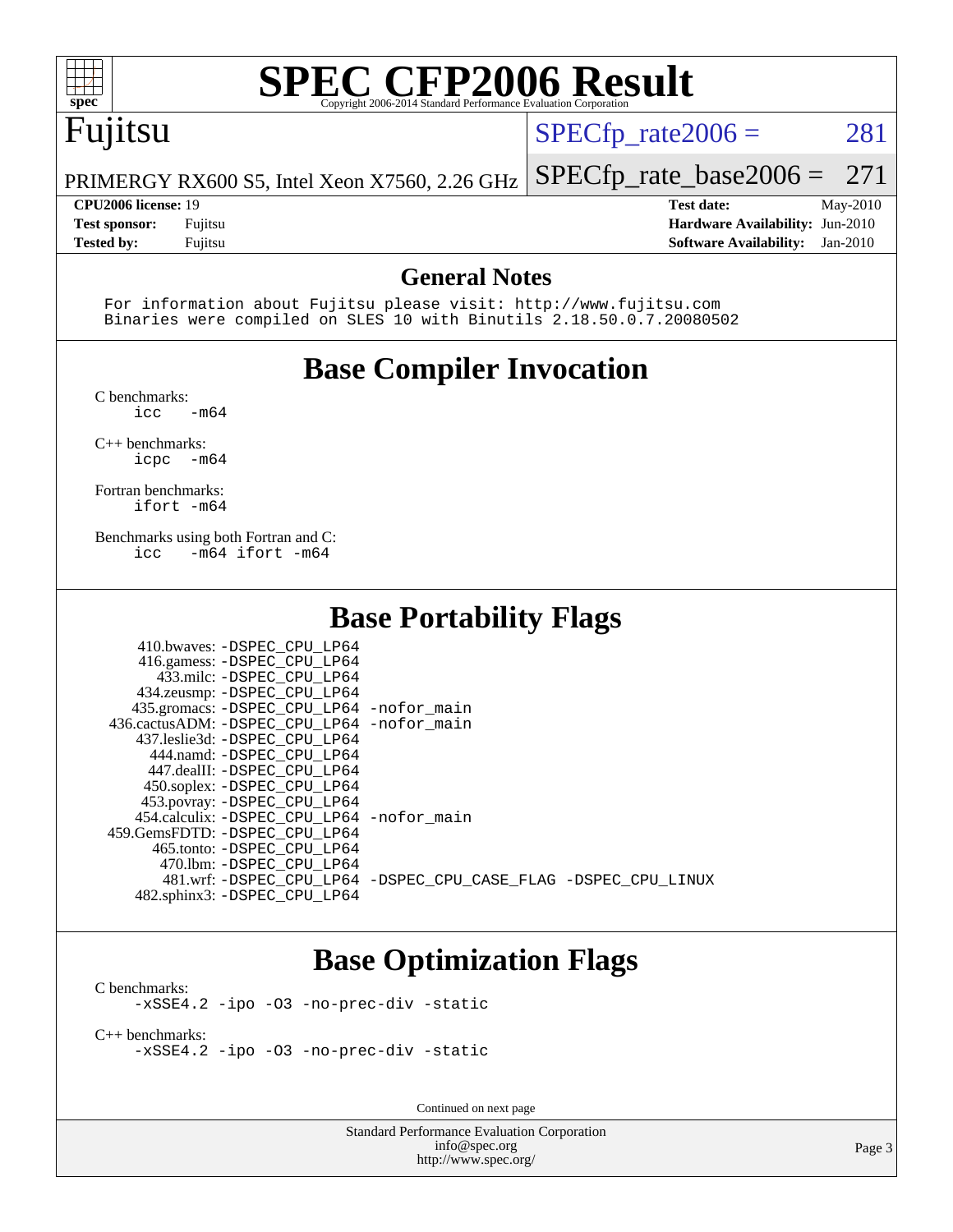

## **[SPEC CFP2006 Result](http://www.spec.org/auto/cpu2006/Docs/result-fields.html#SPECCFP2006Result)**

### Fujitsu

 $SPECTp_rate2006 = 281$ 

PRIMERGY RX600 S5, Intel Xeon X7560, 2.26 GHz [SPECfp\\_rate\\_base2006 =](http://www.spec.org/auto/cpu2006/Docs/result-fields.html#SPECfpratebase2006) 271

**[CPU2006 license:](http://www.spec.org/auto/cpu2006/Docs/result-fields.html#CPU2006license)** 19 **[Test date:](http://www.spec.org/auto/cpu2006/Docs/result-fields.html#Testdate)** May-2010 **[Test sponsor:](http://www.spec.org/auto/cpu2006/Docs/result-fields.html#Testsponsor)** Fujitsu **[Hardware Availability:](http://www.spec.org/auto/cpu2006/Docs/result-fields.html#HardwareAvailability)** Jun-2010 **[Tested by:](http://www.spec.org/auto/cpu2006/Docs/result-fields.html#Testedby)** Fujitsu **[Software Availability:](http://www.spec.org/auto/cpu2006/Docs/result-fields.html#SoftwareAvailability)** Jan-2010

### **[Base Optimization Flags \(Continued\)](http://www.spec.org/auto/cpu2006/Docs/result-fields.html#BaseOptimizationFlags)**

[Fortran benchmarks](http://www.spec.org/auto/cpu2006/Docs/result-fields.html#Fortranbenchmarks): [-xSSE4.2](http://www.spec.org/cpu2006/results/res2010q3/cpu2006-20100702-12040.flags.html#user_FCbase_f-xSSE42_f91528193cf0b216347adb8b939d4107) [-ipo](http://www.spec.org/cpu2006/results/res2010q3/cpu2006-20100702-12040.flags.html#user_FCbase_f-ipo) [-O3](http://www.spec.org/cpu2006/results/res2010q3/cpu2006-20100702-12040.flags.html#user_FCbase_f-O3) [-no-prec-div](http://www.spec.org/cpu2006/results/res2010q3/cpu2006-20100702-12040.flags.html#user_FCbase_f-no-prec-div) [-static](http://www.spec.org/cpu2006/results/res2010q3/cpu2006-20100702-12040.flags.html#user_FCbase_f-static)

[Benchmarks using both Fortran and C](http://www.spec.org/auto/cpu2006/Docs/result-fields.html#BenchmarksusingbothFortranandC): [-xSSE4.2](http://www.spec.org/cpu2006/results/res2010q3/cpu2006-20100702-12040.flags.html#user_CC_FCbase_f-xSSE42_f91528193cf0b216347adb8b939d4107) [-ipo](http://www.spec.org/cpu2006/results/res2010q3/cpu2006-20100702-12040.flags.html#user_CC_FCbase_f-ipo) [-O3](http://www.spec.org/cpu2006/results/res2010q3/cpu2006-20100702-12040.flags.html#user_CC_FCbase_f-O3) [-no-prec-div](http://www.spec.org/cpu2006/results/res2010q3/cpu2006-20100702-12040.flags.html#user_CC_FCbase_f-no-prec-div) [-static](http://www.spec.org/cpu2006/results/res2010q3/cpu2006-20100702-12040.flags.html#user_CC_FCbase_f-static)

**[Peak Compiler Invocation](http://www.spec.org/auto/cpu2006/Docs/result-fields.html#PeakCompilerInvocation)**

[C benchmarks \(except as noted below\)](http://www.spec.org/auto/cpu2006/Docs/result-fields.html#Cbenchmarksexceptasnotedbelow):  $\text{icc}$  -m64

482.sphinx3: [icc -m32](http://www.spec.org/cpu2006/results/res2010q3/cpu2006-20100702-12040.flags.html#user_peakCCLD482_sphinx3_intel_icc_32bit_a6a621f8d50482236b970c6ac5f55f93)

[C++ benchmarks \(except as noted below\):](http://www.spec.org/auto/cpu2006/Docs/result-fields.html#CXXbenchmarksexceptasnotedbelow) [icpc -m64](http://www.spec.org/cpu2006/results/res2010q3/cpu2006-20100702-12040.flags.html#user_CXXpeak_intel_icpc_64bit_bedb90c1146cab66620883ef4f41a67e)

450.soplex: [icpc -m32](http://www.spec.org/cpu2006/results/res2010q3/cpu2006-20100702-12040.flags.html#user_peakCXXLD450_soplex_intel_icpc_32bit_4e5a5ef1a53fd332b3c49e69c3330699)

[Fortran benchmarks](http://www.spec.org/auto/cpu2006/Docs/result-fields.html#Fortranbenchmarks): [ifort -m64](http://www.spec.org/cpu2006/results/res2010q3/cpu2006-20100702-12040.flags.html#user_FCpeak_intel_ifort_64bit_ee9d0fb25645d0210d97eb0527dcc06e)

[Benchmarks using both Fortran and C](http://www.spec.org/auto/cpu2006/Docs/result-fields.html#BenchmarksusingbothFortranandC): [icc -m64](http://www.spec.org/cpu2006/results/res2010q3/cpu2006-20100702-12040.flags.html#user_CC_FCpeak_intel_icc_64bit_0b7121f5ab7cfabee23d88897260401c) [ifort -m64](http://www.spec.org/cpu2006/results/res2010q3/cpu2006-20100702-12040.flags.html#user_CC_FCpeak_intel_ifort_64bit_ee9d0fb25645d0210d97eb0527dcc06e)

### **[Peak Portability Flags](http://www.spec.org/auto/cpu2006/Docs/result-fields.html#PeakPortabilityFlags)**

| 410.bwaves: -DSPEC CPU LP64                |                                                                |
|--------------------------------------------|----------------------------------------------------------------|
| 416.gamess: -DSPEC_CPU_LP64                |                                                                |
| 433.milc: -DSPEC CPU LP64                  |                                                                |
| 434.zeusmp: -DSPEC_CPU_LP64                |                                                                |
| 435.gromacs: -DSPEC_CPU_LP64 -nofor_main   |                                                                |
| 436.cactusADM: -DSPEC CPU LP64 -nofor main |                                                                |
| 437.leslie3d: -DSPEC CPU LP64              |                                                                |
| 444.namd: -DSPEC CPU LP64                  |                                                                |
| 447.dealII: -DSPEC CPU LP64                |                                                                |
| 453.povray: -DSPEC_CPU_LP64                |                                                                |
| 454.calculix: -DSPEC CPU LP64 -nofor main  |                                                                |
| 459.GemsFDTD: -DSPEC CPU LP64              |                                                                |
| 465.tonto: -DSPEC CPU LP64                 |                                                                |
| 470.1bm: - DSPEC CPU LP64                  |                                                                |
|                                            | 481.wrf: -DSPEC_CPU_LP64 -DSPEC_CPU_CASE_FLAG -DSPEC_CPU_LINUX |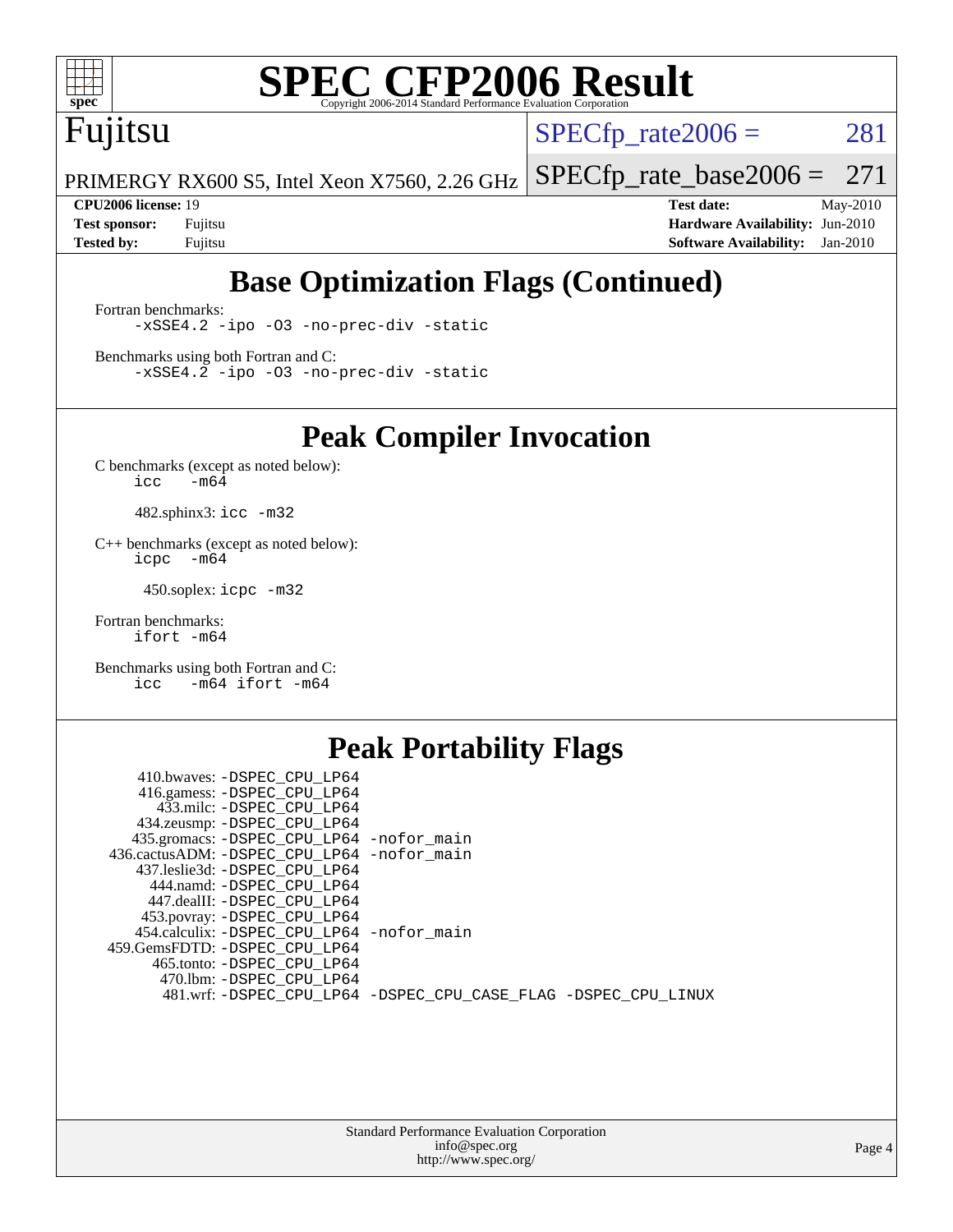

# **[SPEC CFP2006 Result](http://www.spec.org/auto/cpu2006/Docs/result-fields.html#SPECCFP2006Result)**

Fujitsu

 $SPECTp\_rate2006 = 281$ 

Page 5

PRIMERGY RX600 S5, Intel Xeon X7560, 2.26 GHz [SPECfp\\_rate\\_base2006 =](http://www.spec.org/auto/cpu2006/Docs/result-fields.html#SPECfpratebase2006) 271

**[CPU2006 license:](http://www.spec.org/auto/cpu2006/Docs/result-fields.html#CPU2006license)** 19 **[Test date:](http://www.spec.org/auto/cpu2006/Docs/result-fields.html#Testdate)** May-2010 **[Test sponsor:](http://www.spec.org/auto/cpu2006/Docs/result-fields.html#Testsponsor)** Fujitsu **[Hardware Availability:](http://www.spec.org/auto/cpu2006/Docs/result-fields.html#HardwareAvailability)** Jun-2010 **[Tested by:](http://www.spec.org/auto/cpu2006/Docs/result-fields.html#Testedby)** Fujitsu **[Software Availability:](http://www.spec.org/auto/cpu2006/Docs/result-fields.html#SoftwareAvailability)** Jan-2010

### **[Peak Optimization Flags](http://www.spec.org/auto/cpu2006/Docs/result-fields.html#PeakOptimizationFlags)**

### [C benchmarks](http://www.spec.org/auto/cpu2006/Docs/result-fields.html#Cbenchmarks):

Standard Performance Evaluation Corporation [info@spec.org](mailto:info@spec.org) <http://www.spec.org/> 433.milc: [-xSSE4.2](http://www.spec.org/cpu2006/results/res2010q3/cpu2006-20100702-12040.flags.html#user_peakPASS2_CFLAGSPASS2_LDFLAGS433_milc_f-xSSE42_f91528193cf0b216347adb8b939d4107)(pass 2) [-prof-gen](http://www.spec.org/cpu2006/results/res2010q3/cpu2006-20100702-12040.flags.html#user_peakPASS1_CFLAGSPASS1_LDFLAGS433_milc_prof_gen_e43856698f6ca7b7e442dfd80e94a8fc)(pass 1) [-ipo](http://www.spec.org/cpu2006/results/res2010q3/cpu2006-20100702-12040.flags.html#user_peakPASS2_CFLAGSPASS2_LDFLAGS433_milc_f-ipo)(pass 2) [-O3](http://www.spec.org/cpu2006/results/res2010q3/cpu2006-20100702-12040.flags.html#user_peakPASS2_CFLAGSPASS2_LDFLAGS433_milc_f-O3)(pass 2) [-no-prec-div](http://www.spec.org/cpu2006/results/res2010q3/cpu2006-20100702-12040.flags.html#user_peakPASS2_CFLAGSPASS2_LDFLAGS433_milc_f-no-prec-div)(pass 2) [-static](http://www.spec.org/cpu2006/results/res2010q3/cpu2006-20100702-12040.flags.html#user_peakPASS2_CFLAGSPASS2_LDFLAGS433_milc_f-static)(pass 2) [-prof-use](http://www.spec.org/cpu2006/results/res2010q3/cpu2006-20100702-12040.flags.html#user_peakPASS2_CFLAGSPASS2_LDFLAGS433_milc_prof_use_bccf7792157ff70d64e32fe3e1250b55)(pass 2) [-fno-alias](http://www.spec.org/cpu2006/results/res2010q3/cpu2006-20100702-12040.flags.html#user_peakOPTIMIZE433_milc_f-no-alias_694e77f6c5a51e658e82ccff53a9e63a) [-opt-prefetch](http://www.spec.org/cpu2006/results/res2010q3/cpu2006-20100702-12040.flags.html#user_peakOPTIMIZE433_milc_f-opt-prefetch) 470.1bm:  $-xSSE4$ . 2(pass 2)  $-prof-gen(pass 1) -ipo(pass 2) -O3(pass 2)$  $-prof-gen(pass 1) -ipo(pass 2) -O3(pass 2)$  $-prof-gen(pass 1) -ipo(pass 2) -O3(pass 2)$  $-prof-gen(pass 1) -ipo(pass 2) -O3(pass 2)$  $-prof-gen(pass 1) -ipo(pass 2) -O3(pass 2)$  $-prof-gen(pass 1) -ipo(pass 2) -O3(pass 2)$ [-no-prec-div](http://www.spec.org/cpu2006/results/res2010q3/cpu2006-20100702-12040.flags.html#user_peakPASS2_CFLAGSPASS2_LDFLAGS470_lbm_f-no-prec-div)(pass 2) [-static](http://www.spec.org/cpu2006/results/res2010q3/cpu2006-20100702-12040.flags.html#user_peakPASS2_CFLAGSPASS2_LDFLAGS470_lbm_f-static)(pass 2) [-prof-use](http://www.spec.org/cpu2006/results/res2010q3/cpu2006-20100702-12040.flags.html#user_peakPASS2_CFLAGSPASS2_LDFLAGS470_lbm_prof_use_bccf7792157ff70d64e32fe3e1250b55)(pass 2) [-opt-malloc-options=3](http://www.spec.org/cpu2006/results/res2010q3/cpu2006-20100702-12040.flags.html#user_peakOPTIMIZE470_lbm_f-opt-malloc-options_13ab9b803cf986b4ee62f0a5998c2238) [-ansi-alias](http://www.spec.org/cpu2006/results/res2010q3/cpu2006-20100702-12040.flags.html#user_peakOPTIMIZE470_lbm_f-ansi-alias) [-auto-ilp32](http://www.spec.org/cpu2006/results/res2010q3/cpu2006-20100702-12040.flags.html#user_peakCOPTIMIZE470_lbm_f-auto-ilp32) 482.sphinx3: [-xSSE4.2](http://www.spec.org/cpu2006/results/res2010q3/cpu2006-20100702-12040.flags.html#user_peakOPTIMIZE482_sphinx3_f-xSSE42_f91528193cf0b216347adb8b939d4107) [-ipo](http://www.spec.org/cpu2006/results/res2010q3/cpu2006-20100702-12040.flags.html#user_peakOPTIMIZE482_sphinx3_f-ipo) [-O3](http://www.spec.org/cpu2006/results/res2010q3/cpu2006-20100702-12040.flags.html#user_peakOPTIMIZE482_sphinx3_f-O3) [-no-prec-div](http://www.spec.org/cpu2006/results/res2010q3/cpu2006-20100702-12040.flags.html#user_peakOPTIMIZE482_sphinx3_f-no-prec-div) [-static](http://www.spec.org/cpu2006/results/res2010q3/cpu2006-20100702-12040.flags.html#user_peakOPTIMIZE482_sphinx3_f-static) [-unroll2](http://www.spec.org/cpu2006/results/res2010q3/cpu2006-20100702-12040.flags.html#user_peakCOPTIMIZE482_sphinx3_f-unroll_784dae83bebfb236979b41d2422d7ec2) [C++ benchmarks:](http://www.spec.org/auto/cpu2006/Docs/result-fields.html#CXXbenchmarks) 444.namd: [-xSSE4.2](http://www.spec.org/cpu2006/results/res2010q3/cpu2006-20100702-12040.flags.html#user_peakPASS2_CXXFLAGSPASS2_LDFLAGS444_namd_f-xSSE42_f91528193cf0b216347adb8b939d4107)(pass 2) [-prof-gen](http://www.spec.org/cpu2006/results/res2010q3/cpu2006-20100702-12040.flags.html#user_peakPASS1_CXXFLAGSPASS1_LDFLAGS444_namd_prof_gen_e43856698f6ca7b7e442dfd80e94a8fc)(pass 1) [-ipo](http://www.spec.org/cpu2006/results/res2010q3/cpu2006-20100702-12040.flags.html#user_peakPASS2_CXXFLAGSPASS2_LDFLAGS444_namd_f-ipo)(pass 2) [-O3](http://www.spec.org/cpu2006/results/res2010q3/cpu2006-20100702-12040.flags.html#user_peakPASS2_CXXFLAGSPASS2_LDFLAGS444_namd_f-O3)(pass 2) [-no-prec-div](http://www.spec.org/cpu2006/results/res2010q3/cpu2006-20100702-12040.flags.html#user_peakPASS2_CXXFLAGSPASS2_LDFLAGS444_namd_f-no-prec-div)(pass 2) [-static](http://www.spec.org/cpu2006/results/res2010q3/cpu2006-20100702-12040.flags.html#user_peakPASS2_CXXFLAGSPASS2_LDFLAGS444_namd_f-static)(pass 2) [-prof-use](http://www.spec.org/cpu2006/results/res2010q3/cpu2006-20100702-12040.flags.html#user_peakPASS2_CXXFLAGSPASS2_LDFLAGS444_namd_prof_use_bccf7792157ff70d64e32fe3e1250b55)(pass 2) [-fno-alias](http://www.spec.org/cpu2006/results/res2010q3/cpu2006-20100702-12040.flags.html#user_peakCXXOPTIMIZE444_namd_f-no-alias_694e77f6c5a51e658e82ccff53a9e63a) [-auto-ilp32](http://www.spec.org/cpu2006/results/res2010q3/cpu2006-20100702-12040.flags.html#user_peakCXXOPTIMIZE444_namd_f-auto-ilp32) 447.dealII: basepeak = yes 450.soplex: [-xSSE4.2](http://www.spec.org/cpu2006/results/res2010q3/cpu2006-20100702-12040.flags.html#user_peakPASS2_CXXFLAGSPASS2_LDFLAGS450_soplex_f-xSSE42_f91528193cf0b216347adb8b939d4107)(pass 2) [-prof-gen](http://www.spec.org/cpu2006/results/res2010q3/cpu2006-20100702-12040.flags.html#user_peakPASS1_CXXFLAGSPASS1_LDFLAGS450_soplex_prof_gen_e43856698f6ca7b7e442dfd80e94a8fc)(pass 1) [-ipo](http://www.spec.org/cpu2006/results/res2010q3/cpu2006-20100702-12040.flags.html#user_peakPASS2_CXXFLAGSPASS2_LDFLAGS450_soplex_f-ipo)(pass 2) [-O3](http://www.spec.org/cpu2006/results/res2010q3/cpu2006-20100702-12040.flags.html#user_peakPASS2_CXXFLAGSPASS2_LDFLAGS450_soplex_f-O3)(pass 2) [-no-prec-div](http://www.spec.org/cpu2006/results/res2010q3/cpu2006-20100702-12040.flags.html#user_peakPASS2_CXXFLAGSPASS2_LDFLAGS450_soplex_f-no-prec-div)(pass 2) [-static](http://www.spec.org/cpu2006/results/res2010q3/cpu2006-20100702-12040.flags.html#user_peakPASS2_CXXFLAGSPASS2_LDFLAGS450_soplex_f-static)(pass 2) [-prof-use](http://www.spec.org/cpu2006/results/res2010q3/cpu2006-20100702-12040.flags.html#user_peakPASS2_CXXFLAGSPASS2_LDFLAGS450_soplex_prof_use_bccf7792157ff70d64e32fe3e1250b55)(pass 2) [-opt-malloc-options=3](http://www.spec.org/cpu2006/results/res2010q3/cpu2006-20100702-12040.flags.html#user_peakOPTIMIZE450_soplex_f-opt-malloc-options_13ab9b803cf986b4ee62f0a5998c2238) 453.povray: [-xSSE4.2](http://www.spec.org/cpu2006/results/res2010q3/cpu2006-20100702-12040.flags.html#user_peakPASS2_CXXFLAGSPASS2_LDFLAGS453_povray_f-xSSE42_f91528193cf0b216347adb8b939d4107)(pass 2) [-prof-gen](http://www.spec.org/cpu2006/results/res2010q3/cpu2006-20100702-12040.flags.html#user_peakPASS1_CXXFLAGSPASS1_LDFLAGS453_povray_prof_gen_e43856698f6ca7b7e442dfd80e94a8fc)(pass 1) [-ipo](http://www.spec.org/cpu2006/results/res2010q3/cpu2006-20100702-12040.flags.html#user_peakPASS2_CXXFLAGSPASS2_LDFLAGS453_povray_f-ipo)(pass 2) [-O3](http://www.spec.org/cpu2006/results/res2010q3/cpu2006-20100702-12040.flags.html#user_peakPASS2_CXXFLAGSPASS2_LDFLAGS453_povray_f-O3)(pass 2) [-no-prec-div](http://www.spec.org/cpu2006/results/res2010q3/cpu2006-20100702-12040.flags.html#user_peakPASS2_CXXFLAGSPASS2_LDFLAGS453_povray_f-no-prec-div)(pass 2) [-static](http://www.spec.org/cpu2006/results/res2010q3/cpu2006-20100702-12040.flags.html#user_peakPASS2_CXXFLAGSPASS2_LDFLAGS453_povray_f-static)(pass 2) [-prof-use](http://www.spec.org/cpu2006/results/res2010q3/cpu2006-20100702-12040.flags.html#user_peakPASS2_CXXFLAGSPASS2_LDFLAGS453_povray_prof_use_bccf7792157ff70d64e32fe3e1250b55)(pass 2) [-unroll4](http://www.spec.org/cpu2006/results/res2010q3/cpu2006-20100702-12040.flags.html#user_peakCXXOPTIMIZE453_povray_f-unroll_4e5e4ed65b7fd20bdcd365bec371b81f) [-ansi-alias](http://www.spec.org/cpu2006/results/res2010q3/cpu2006-20100702-12040.flags.html#user_peakCXXOPTIMIZE453_povray_f-ansi-alias) [Fortran benchmarks](http://www.spec.org/auto/cpu2006/Docs/result-fields.html#Fortranbenchmarks): 410.bwaves: [-xSSE4.2](http://www.spec.org/cpu2006/results/res2010q3/cpu2006-20100702-12040.flags.html#user_peakOPTIMIZE410_bwaves_f-xSSE42_f91528193cf0b216347adb8b939d4107) [-ipo](http://www.spec.org/cpu2006/results/res2010q3/cpu2006-20100702-12040.flags.html#user_peakOPTIMIZE410_bwaves_f-ipo) [-O3](http://www.spec.org/cpu2006/results/res2010q3/cpu2006-20100702-12040.flags.html#user_peakOPTIMIZE410_bwaves_f-O3) [-no-prec-div](http://www.spec.org/cpu2006/results/res2010q3/cpu2006-20100702-12040.flags.html#user_peakOPTIMIZE410_bwaves_f-no-prec-div) [-static](http://www.spec.org/cpu2006/results/res2010q3/cpu2006-20100702-12040.flags.html#user_peakOPTIMIZE410_bwaves_f-static) [-opt-prefetch](http://www.spec.org/cpu2006/results/res2010q3/cpu2006-20100702-12040.flags.html#user_peakOPTIMIZE410_bwaves_f-opt-prefetch) 416.gamess: basepeak = yes 434.zeusmp: basepeak = yes 437.leslie3d: [-xSSE4.2](http://www.spec.org/cpu2006/results/res2010q3/cpu2006-20100702-12040.flags.html#user_peakOPTIMIZE437_leslie3d_f-xSSE42_f91528193cf0b216347adb8b939d4107) [-ipo](http://www.spec.org/cpu2006/results/res2010q3/cpu2006-20100702-12040.flags.html#user_peakOPTIMIZE437_leslie3d_f-ipo) [-O3](http://www.spec.org/cpu2006/results/res2010q3/cpu2006-20100702-12040.flags.html#user_peakOPTIMIZE437_leslie3d_f-O3) [-no-prec-div](http://www.spec.org/cpu2006/results/res2010q3/cpu2006-20100702-12040.flags.html#user_peakOPTIMIZE437_leslie3d_f-no-prec-div) [-static](http://www.spec.org/cpu2006/results/res2010q3/cpu2006-20100702-12040.flags.html#user_peakOPTIMIZE437_leslie3d_f-static) 459.GemsFDTD: [-xSSE4.2](http://www.spec.org/cpu2006/results/res2010q3/cpu2006-20100702-12040.flags.html#user_peakPASS2_FFLAGSPASS2_LDFLAGS459_GemsFDTD_f-xSSE42_f91528193cf0b216347adb8b939d4107)(pass 2) [-prof-gen](http://www.spec.org/cpu2006/results/res2010q3/cpu2006-20100702-12040.flags.html#user_peakPASS1_FFLAGSPASS1_LDFLAGS459_GemsFDTD_prof_gen_e43856698f6ca7b7e442dfd80e94a8fc)(pass 1) [-ipo](http://www.spec.org/cpu2006/results/res2010q3/cpu2006-20100702-12040.flags.html#user_peakPASS2_FFLAGSPASS2_LDFLAGS459_GemsFDTD_f-ipo)(pass 2) [-O3](http://www.spec.org/cpu2006/results/res2010q3/cpu2006-20100702-12040.flags.html#user_peakPASS2_FFLAGSPASS2_LDFLAGS459_GemsFDTD_f-O3)(pass 2) [-no-prec-div](http://www.spec.org/cpu2006/results/res2010q3/cpu2006-20100702-12040.flags.html#user_peakPASS2_FFLAGSPASS2_LDFLAGS459_GemsFDTD_f-no-prec-div)(pass 2) [-static](http://www.spec.org/cpu2006/results/res2010q3/cpu2006-20100702-12040.flags.html#user_peakPASS2_FFLAGSPASS2_LDFLAGS459_GemsFDTD_f-static)(pass 2) [-prof-use](http://www.spec.org/cpu2006/results/res2010q3/cpu2006-20100702-12040.flags.html#user_peakPASS2_FFLAGSPASS2_LDFLAGS459_GemsFDTD_prof_use_bccf7792157ff70d64e32fe3e1250b55)(pass 2) [-unroll2](http://www.spec.org/cpu2006/results/res2010q3/cpu2006-20100702-12040.flags.html#user_peakOPTIMIZE459_GemsFDTD_f-unroll_784dae83bebfb236979b41d2422d7ec2) [-Ob0](http://www.spec.org/cpu2006/results/res2010q3/cpu2006-20100702-12040.flags.html#user_peakOPTIMIZE459_GemsFDTD_f-Ob_n_fbe6f6428adb7d4b74b1e99bb2444c2d)  $465$ .tonto:  $-xSSE4$ .  $2(pass 2)$  [-prof-gen](http://www.spec.org/cpu2006/results/res2010q3/cpu2006-20100702-12040.flags.html#user_peakPASS1_FFLAGSPASS1_LDFLAGS465_tonto_prof_gen_e43856698f6ca7b7e442dfd80e94a8fc)(pass 1) [-ipo](http://www.spec.org/cpu2006/results/res2010q3/cpu2006-20100702-12040.flags.html#user_peakPASS2_FFLAGSPASS2_LDFLAGS465_tonto_f-ipo)(pass 2) -03(pass 2) [-no-prec-div](http://www.spec.org/cpu2006/results/res2010q3/cpu2006-20100702-12040.flags.html#user_peakPASS2_FFLAGSPASS2_LDFLAGS465_tonto_f-no-prec-div)(pass 2) [-static](http://www.spec.org/cpu2006/results/res2010q3/cpu2006-20100702-12040.flags.html#user_peakPASS2_FFLAGSPASS2_LDFLAGS465_tonto_f-static)(pass 2) [-prof-use](http://www.spec.org/cpu2006/results/res2010q3/cpu2006-20100702-12040.flags.html#user_peakPASS2_FFLAGSPASS2_LDFLAGS465_tonto_prof_use_bccf7792157ff70d64e32fe3e1250b55)(pass 2) [-unroll4](http://www.spec.org/cpu2006/results/res2010q3/cpu2006-20100702-12040.flags.html#user_peakOPTIMIZE465_tonto_f-unroll_4e5e4ed65b7fd20bdcd365bec371b81f) [-auto](http://www.spec.org/cpu2006/results/res2010q3/cpu2006-20100702-12040.flags.html#user_peakOPTIMIZE465_tonto_f-auto) [-inline-calloc](http://www.spec.org/cpu2006/results/res2010q3/cpu2006-20100702-12040.flags.html#user_peakOPTIMIZE465_tonto_f-inline-calloc) [-opt-malloc-options=3](http://www.spec.org/cpu2006/results/res2010q3/cpu2006-20100702-12040.flags.html#user_peakOPTIMIZE465_tonto_f-opt-malloc-options_13ab9b803cf986b4ee62f0a5998c2238) [Benchmarks using both Fortran and C](http://www.spec.org/auto/cpu2006/Docs/result-fields.html#BenchmarksusingbothFortranandC): 435.gromacs: [-xSSE4.2](http://www.spec.org/cpu2006/results/res2010q3/cpu2006-20100702-12040.flags.html#user_peakPASS2_CFLAGSPASS2_FFLAGSPASS2_LDFLAGS435_gromacs_f-xSSE42_f91528193cf0b216347adb8b939d4107)(pass 2) [-prof-gen](http://www.spec.org/cpu2006/results/res2010q3/cpu2006-20100702-12040.flags.html#user_peakPASS1_CFLAGSPASS1_FFLAGSPASS1_LDFLAGS435_gromacs_prof_gen_e43856698f6ca7b7e442dfd80e94a8fc)(pass 1) [-ipo](http://www.spec.org/cpu2006/results/res2010q3/cpu2006-20100702-12040.flags.html#user_peakPASS2_CFLAGSPASS2_FFLAGSPASS2_LDFLAGS435_gromacs_f-ipo)(pass 2) [-O3](http://www.spec.org/cpu2006/results/res2010q3/cpu2006-20100702-12040.flags.html#user_peakPASS2_CFLAGSPASS2_FFLAGSPASS2_LDFLAGS435_gromacs_f-O3)(pass 2) [-no-prec-div](http://www.spec.org/cpu2006/results/res2010q3/cpu2006-20100702-12040.flags.html#user_peakPASS2_CFLAGSPASS2_FFLAGSPASS2_LDFLAGS435_gromacs_f-no-prec-div)(pass 2) [-static](http://www.spec.org/cpu2006/results/res2010q3/cpu2006-20100702-12040.flags.html#user_peakPASS2_CFLAGSPASS2_FFLAGSPASS2_LDFLAGS435_gromacs_f-static)(pass 2) [-prof-use](http://www.spec.org/cpu2006/results/res2010q3/cpu2006-20100702-12040.flags.html#user_peakPASS2_CFLAGSPASS2_FFLAGSPASS2_LDFLAGS435_gromacs_prof_use_bccf7792157ff70d64e32fe3e1250b55)(pass 2) [-opt-prefetch](http://www.spec.org/cpu2006/results/res2010q3/cpu2006-20100702-12040.flags.html#user_peakOPTIMIZE435_gromacs_f-opt-prefetch) [-auto-ilp32](http://www.spec.org/cpu2006/results/res2010q3/cpu2006-20100702-12040.flags.html#user_peakCOPTIMIZE435_gromacs_f-auto-ilp32) Continued on next page